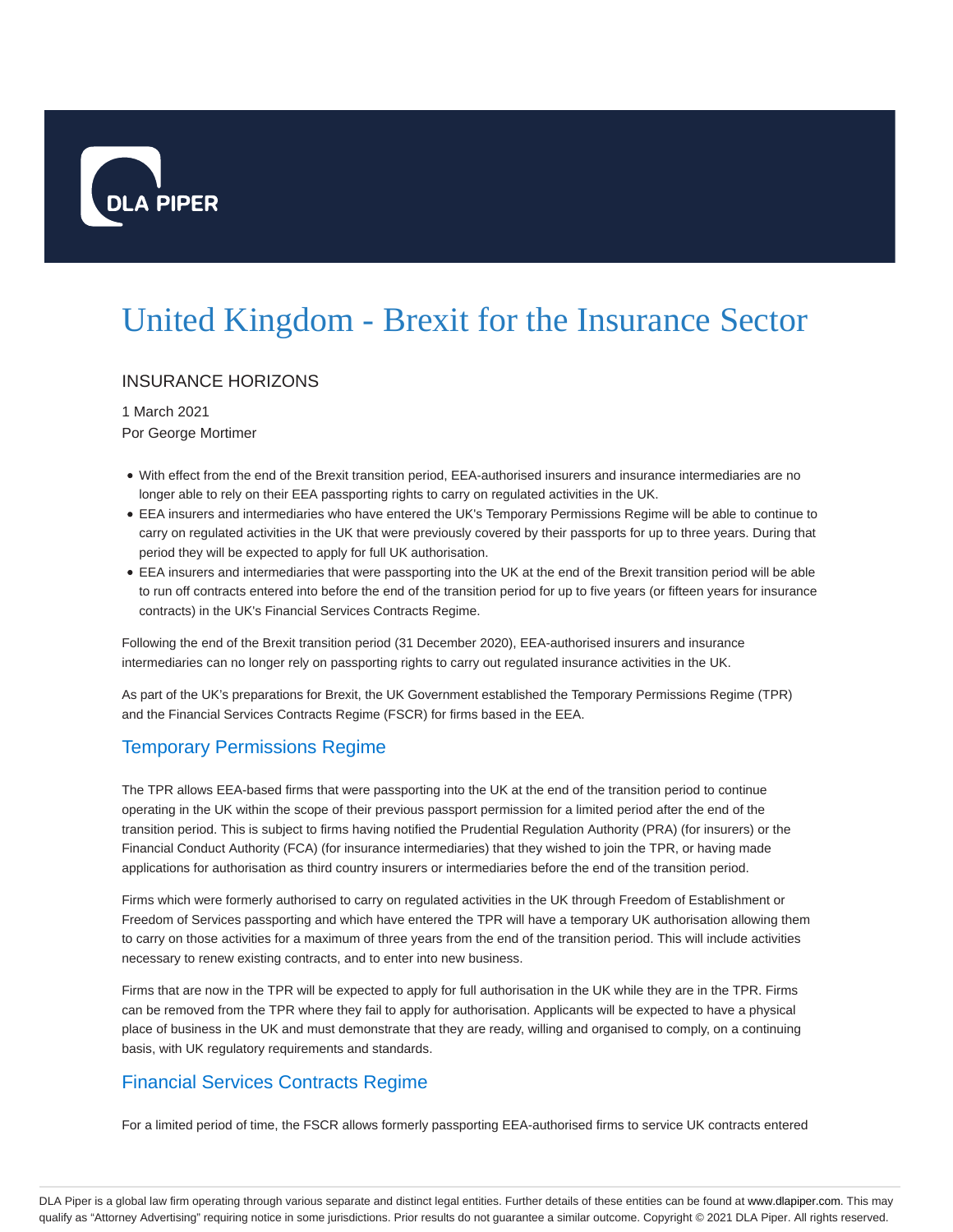into before the end of the Brexit transition period (or before they entered the FSCR) in order to conduct an orderly exit from the UK market.

The FSCR is relevant to EEA firms that previously passported into the UK if they:

- i. need to carry out regulated activities in order to continue to perform their existing contracts, and did not notify the PRA or FCA that they wished to enter the TPR, or
- ii. are unsuccessful in securing authorisation when leaving the TPR and still have regulated business in the UK to run off.

The FSCR is time-limited for a maximum of 15 years for insurance contracts and for five years for all other contracts (although the UK Treasury can extend these periods, if necessary, based on a joint assessment by the PRA and FCA). A firm's deemed authorisation (or exemption) under FSCR applies only to the extent that necessary for the performance of a pre-existing contract, or in certain limited circumstances for the purposes of winding down their UK business. The PRA and FCA expect firms in the FSCR to run down their UK business promptly.

Firms which were passporting into the UK prior to the end of the Brexit transition period and did not enter the TPR automatically entered the FSCR at the end of the transition period. Those firms which had a freedom of establishment branch in the UK will be in Supervised Run-Off (SRO) and will have a deemed UK authorisation covering the regulated activities they are able to carry on in the FSCR. Those which passported into the UK on a freedom of services basis only will enter Contractual Run-Off (CRO) and will benefit from an exemption from the requirement to be authorised to carry on regulated activities while they are in the FSCR.

## Equivalence for the UK under Solvency II?

The UK-EU Trade and Co-operation Agreement contains a joint declaration stating that the UK and EU will agree by March 2021 a memorandum of understanding (MoU) establishing the framework for structured regulatory co-operation on financial services.

In addition, the UK has granted all 3 equivalence decisions under Solvency II in respect of reinsurance, group solvency calculation, and group supervision. The EU has not yet granted reciprocal equivalence to the UK. At present the EU has given no timescale for doing so, and current indications are that the EU will expect commitments from the UK not to diverge from EU regulation which are unlikely to be granted.

However, if equivalence is granted by the EU, this would have the following effect:

- Reinsurance (Article 172 of the Solvency II Directive): If the UK's rules are deemed equivalent, UK-authorised reinsurers must be treated by EEA supervisors in the same way as EEA reinsurers. Absent an equivalence declaration, EEA supervisors could require UK reinsurers to post collateral to reinsure cedants in their jurisdiction.
- Solvency calculation (Article 227 of the Solvency II Directive): If the UK's rules are deemed equivalent, EEA-authorised insurance groups will be able to use local rules relating to capital (own funds) and capital requirements rather than the Solvency II rules, which will relieve UK insurers from having to recalculate their data in conformity with EU Solvency II requirements (as the UK will continue to supervise insurers in accordance with Solvency II, at least in the short term, equivalence for group solvency purposes may not make much difference for EEA groups with UK subsidiaries).
- Group supervision (Article 260 of the Solvency II Directive): If the UK's rules are deemed equivalent, EEA supervisors will under certain conditions rely on the group supervision exercised by the UK as a third country, which will free groups from being subject to unnecessary burdens arising from dual group supervision.

In the meantime, EU insurers will benefit from the UK's equivalence decisions – UK regulators will treat EEA reinsurers as equivalent to UK reinsurers, and will accept EU supervision as equivalent for group solvency and group supervision purposes.

#### Return to Overview page

#### AUTHORS



**George Mortimer**

DLA Piper is a global law firm operating through various separate and distinct legal entities. Further details of these entities can be found at www.dlapiper.com. This may qualify as "Attorney Advertising" requiring notice in some jurisdictions. Prior results do not guarantee a similar outcome. Copyright © 2021 DLA Piper. All rights reserved.